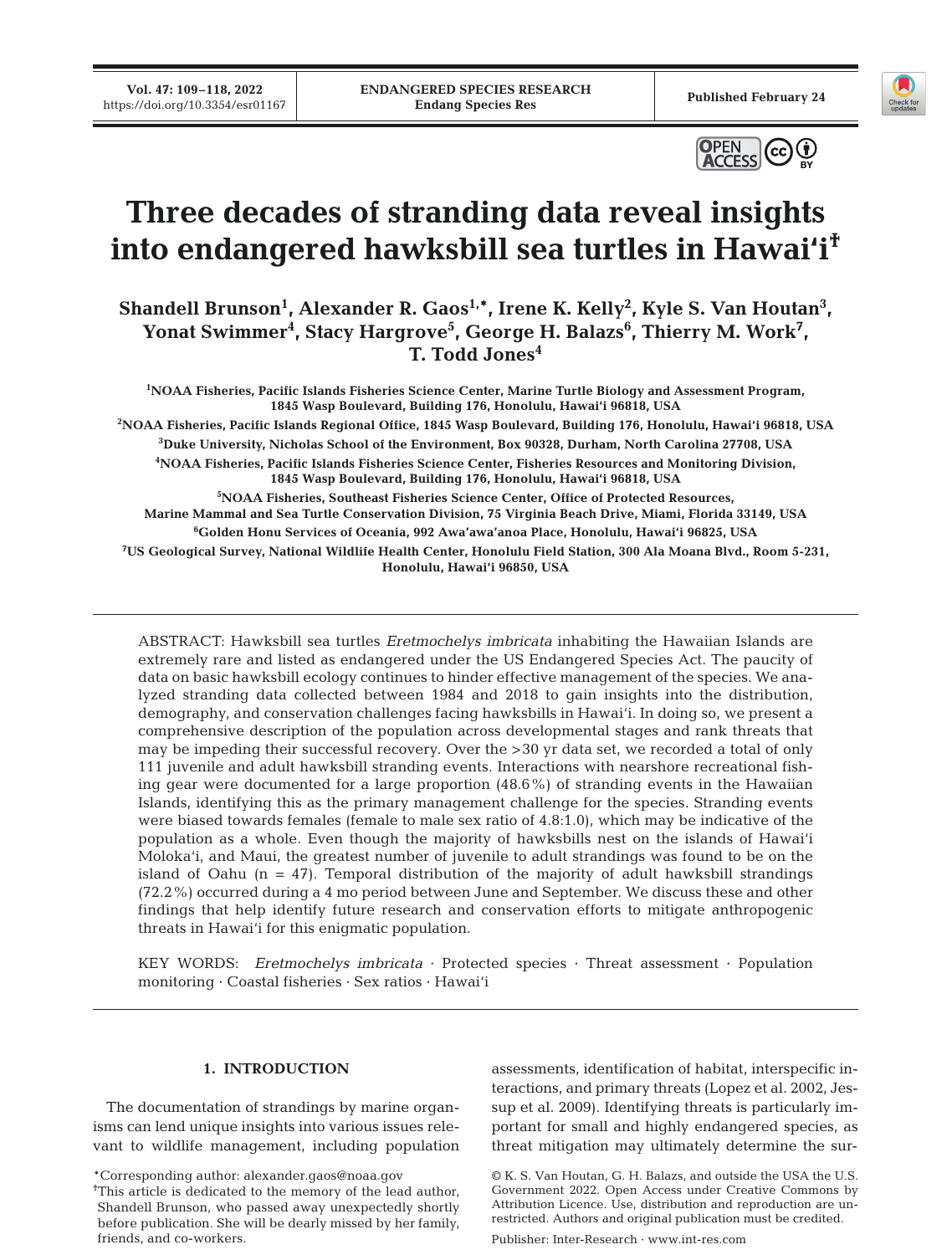vival outcome of populations (Lewison et al. 2004). Sea turtles are a globally distributed and extremely vagile taxon, exposing them to myriad threats and leading to discrete populations often enduring distinct conservation realities (Wallace et al. 2011).

The hawksbill sea turtle *Eretmochelys imbricata* is a highly threatened species that has seen global population declines of  $>80\%$  during the 20<sup>th</sup> century (Mortimer & Donnelly 2008). The primary historical threat and cause of population declines has been the unsustainable harvest of hawksbills for their shells (Donnelly 2008), leading to various conservation policies, including protections under the US Endangered Species Act in 1973 and listing in Appendix I of the Convention on International Trade in Endangered Species of Wild Fauna and Flora in 1975.

Both hawksbill and green *Chelonia mydas* sea turtles are the primary nearshore residents around the Hawaiian Islands, yet population estimates for these

2 species in the region contrast markedly, with those for green being several orders of magnitude greater than the hawksbill (Balazs & Chaloupka 2004, Seitz et al. 2012, Gaos et al. 2020). An average  $(\pm SD)$  of only 14  $±$  4.3 hawksbills have been documented nesting annually on the Hawaiian Islands (Seitz et al. 2012, Gaos et al. 2021), compared to 385  $\pm$ 198.6 for green turtles (Balazs & Chaloupka 2004, Pacific Islands Fisheries Science Center (PIFSC) unpubl.), highlighting the precarious state of hawksbills in the region. Historically, hawksbills are believed to have been much more abundant around the Hawaiian Islands, and efforts to recover the population have been cited as an urgent conservation need (Van Houtan et al. 2012). Although the causes for the discrepancy in population sizes for these 2 species remain unclear since both species have been afforded similar protections over time, efforts to identify, quantify, and mitigate threats to hawksbills will be needed to advance recovery efforts of the population.

In this study, we analyzed records of hawksbill strandings between 1984 and 2018 from the Hawaiian Islands to highlight conservation challenges facing the species. We also used information on the distribution, size, and sex of stranded individuals to gain further insights and identify future research needs for this data deficient population.

# **2. MATERIALS AND METHODS**

## **2.1. Study site**

This study includes information on hawksbill stran dings available for all the islands in the Hawaiian Archipelago, USA, located in the North Central Pacific Ocean and representing the most geographically isolated archipelago on the planet (Juvik et al. 1999). This archipelago includes the Main Hawaiian Islands (MHI) as well as the mostly uninhabited Northwest Hawaiian Islands (NWHI), comprising a chain of small islands and atolls stretching approximately 2000 km to the northwest of the MHI (Fig. 1).



Fig. 1. Study area, depicting stranding events for juvenile−adult (i.e. excluding hatchlings) hawksbill turtles (black stars) in the state of Hawai'i between 1984 and 2018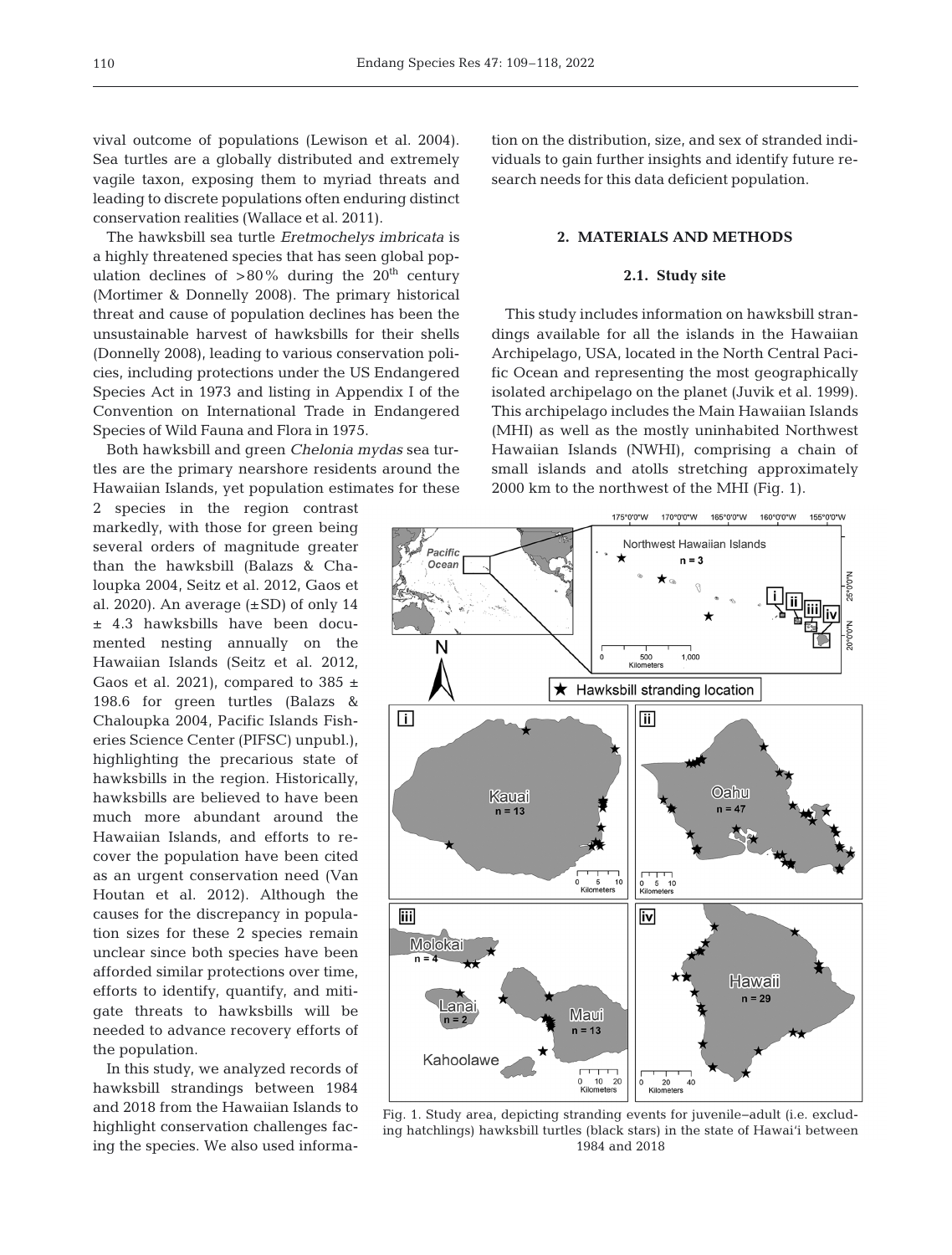# **2.2. Stranding response, data collection, and sample processing**

We define a stranding as any instance where a turtle was encountered sick, injured, or dead. Strandings around the Hawaiian islands were reported by the general public as well as collaborating agencies throughout the state to a telephone hotline that has been continuously operated by the NOAA Pacific Islands Fisheries Science Center since 1982 (Work et al. 2004, 2015, Chaloupka et al. 2008). NOAA staff and/or collaborating partners, when possible, visited the site of the stranding to collect data and transport the animal to the NOAA facilities on Oahu for further evaluation. For each turtle, we recorded circumstances of stranding (e.g. how the turtle was found, whether alive or dead, on the beach, or in the water) and any potential impacts (see below), date, time, location, as well as body measurements including curved carapace length (CCL; measured from nuchal notch to posterior-most tip of marginal scutes) and a subjective assessment of emaciation (concave plastron). Adult turtles were also visually assessed to determine sex, with males identified by the presence of a distinctly large tail extending approximately >25 cm from the carapace. Sex was also determined by examination of gonads during necropsy. Turtles were examined for previously applied identification tags such as Inconel (National Band & Tag) and passive integrated transponder (Avid Identification Systems) flipper tags.

If a live turtle was determined to be in good health, identification tags were applied and it was immediately returned to the ocean, while those determined to require additional treatment were evaluated by a veterinarian. Hawksbills requiring extended rehabilitation were retained in aquaria at NOAA's Kewalo Research Facility (1984−2013) or Inouye Regional Center (2013−2018). All captive care practices ad hered to US Fish and Wildlife Service guidelines (permit No. TE-72088A-1) and Institutional Animal Care & Use Committee protocols (permit No. SWPI 2013-05R). Captive hawksbills were either released near their initial stranding site if they were judged clinically well enough or euthanized in cases that deteriorated or were in extremely poor health condition (as per Work et al. 2015).

Dead turtles (stranded or euthanized) underwent a systematic external exam, and when possible, ne cropsies were conducted to gather additional information and samples. Data collected at necropsy in cluded overall (1) post-mortem state, which was a subjective grading of the level of decomposition of the carcass and involved criteria such as degree of bloating, eye clarity, odor, etc. and (2) body condition, which was a degree of fat content as observed, ranging from emaciated (plastron concave) to obese (coelomic fat observed) (see Work et al. 2015). Turtles were rated as good, fair, or poor for both post-mortem state and body condition. In addition, sex (via examination of gonads), mass (kg), CCL, and any morphological abnormalities were documented (Wyneken 2001, Work et al. 2004, 2015). As appropriate, various tissue samples (skin, stomach contents, humeri, and organs) were examined, collected, and archived for future analysis, and in cases where the post-mortem state of the animal was suitable, representative tissues were collected for histopathology.

#### **2.3. Data analysis**

We categorized hawksbills into 3 broad life-stage categories based on CCL: hatch-year (≤8 cm), juveniles (>8−75 cm), and adults (>75 cm). We subsequently categorized juveniles into 4 additional size classes: pelagic-stage juveniles (>8−20 cm), small juveniles (≥20−40 cm), medium juveniles (≥40−60 cm), and large juveniles (≥60−75 cm) (Balazs 1980, Van Buskirk & Crowder 1994, Monzón-Argüello et al. 2010, Seitz et al. 2012, Balazs et al. 2015, Chacón-Chaverri et al. 2015, Liles et al. 2015, Llamas et al. 2017). Recognizing that hatchling life-stage turtles might have recently emerged from nests deposited in the areas where they were found, we removed hatchling stranding events from our analyses  $(n = 50)$ .

For all non-hatchling life stages (hereon referred to simply as 'juvenile−adult'), we classified strandings into 11 major impact categories based on findings gathered during stranding events, external physical exams, and necropsies (Table 1). If it was not possible to associate any impacts with a stranded turtle, it was categorized as 'unidentified'. We recorded all categories associated with each individual juvenile−adult turtle, i.e. a single turtle could have findings associated with multiple impact categories.

Determination of recorded sex for all individuals was later used to assess sex ratios, which were calculated by dividing the value for the more prevalent sex by the least prevalent. Recognizing that sex ratios could be biased by increased adult female impacts due to nesting behavior on land, we omitted these adult females  $(n = 5)$  from our sex ratio calculations.

Data were tabulated, analyzed, graphed using Microsoft Excel v.14.16.2, and mapped using ArcGIS v.10.4.1 (ESRI). Mean values, SD, and ranges are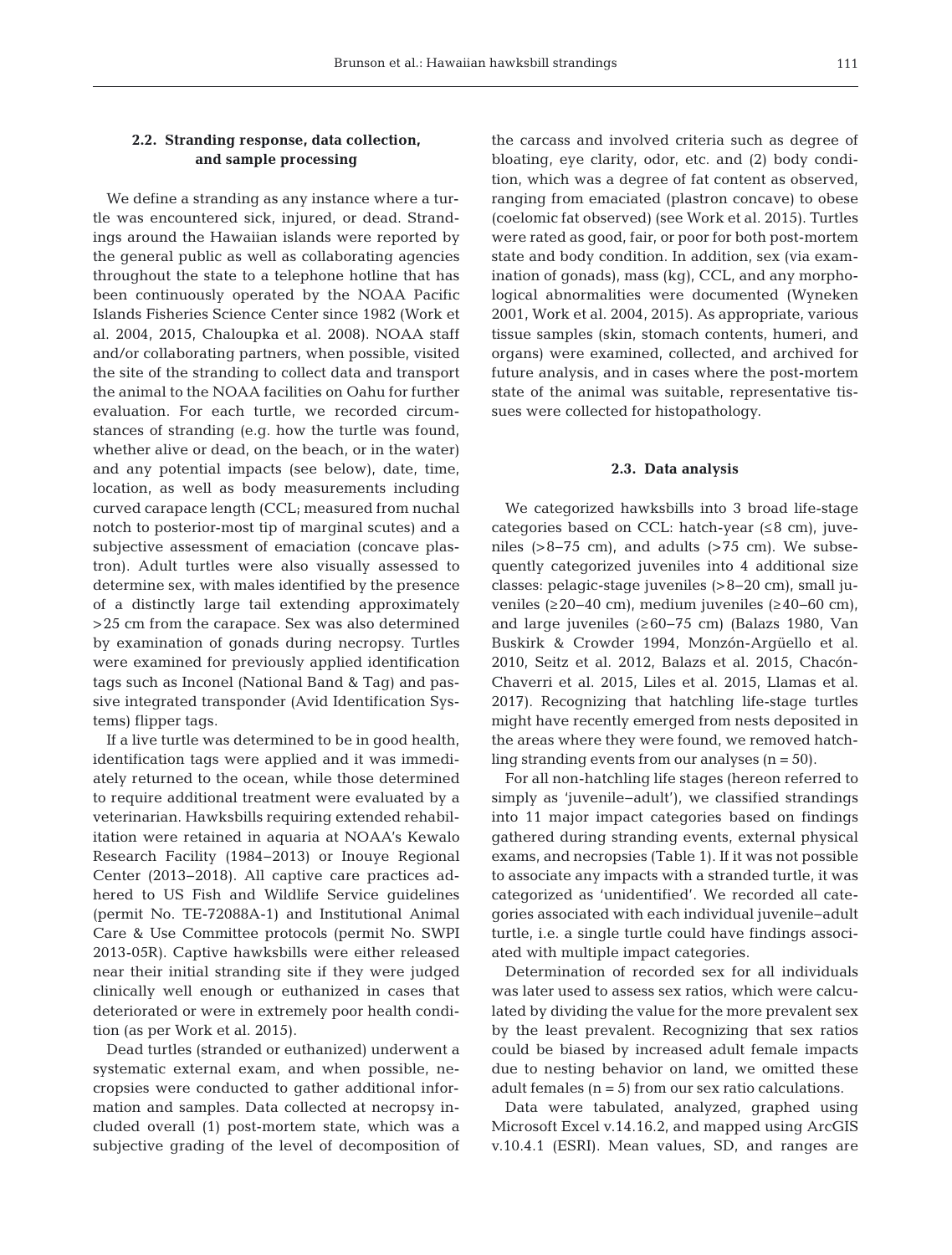| No. | Stranding impact category | Category description                                                                                             |
|-----|---------------------------|------------------------------------------------------------------------------------------------------------------|
|     | Fishing gear              | Signs of direct hooking, entanglement, entrapment, or ingestion of fishing gear (e.g.<br>lines, nets, and traps) |
|     | Emaciation                | Reduced fat reserves resulting in emaciated physical state                                                       |
| 3   | Predation                 | Evidence of flipper amputations resulting from predation attempts                                                |
| 4   | Internal pathology        | Signs of internal pathology (e.g. enteritis, vascular fluke infection, buoyancy issue)                           |
| 5   | Geographic entrapment     | Turtle marooned in a natural geographic feature (e.g. crevice)                                                   |
| 6   | Vessel strike             | Evidence of being struck by a boat (i.e. major propeller wounds on the carapace)                                 |
| 7   | Automobile strike         | Evidence of being run over by an automobile                                                                      |
| 8   | Ingested plastics         | Identification of large proportion of plastic debris in the gastrointestinal tract during<br>necropsy            |
| 9   | Flood (tsunami)           | Turtles washed inland during tsunami                                                                             |
| 10  | Physical deformity        | Major natural abnormality in the shape of the spine or carapace                                                  |
| 11  | Unidentified              | Unable to identify any impacts                                                                                   |

Table 1. Description of impact categories associated with hawksbill turtle stranding events

reported throughout this paper. All data used in this study are continuously updated and publicly available via the NOAA web portal at the Pacific Islands Fisheries Science Center (www.pifsc.noaa.gov/psd/).

Fishing gear in Hawai'i is defined as either noncommercial (recreational and subsistence) or commercial. Since it is not currently possible to assign types of fishing gear recovered from stranded turtles to either of these types, we defined the type of gear (hook, fishing line, gill/trawl net, lobster/crab trap) as those types used by fisherman in nearshore coastal waters occurring in Hawai'i state waters within 3 nautical miles from shore.

## **3. RESULTS**

Between October 1982 and December 2018, we recorded a total of 111 hawksbill stranding events in the Hawaiian Islands (Table 2): 3 post-hatchlings (>8−20 cm), 75 juveniles (≥20−75 cm), 18 adults  $(\geq 75$  cm), and 15 cases where the size was not documented. Of the 111 stranding events, 89 (80.2%) resulted in mortalities and 22 (19.8%) resulted in cases where the turtle was released alive. A total of 31 juvenile−adult hawksbills were initially found alive, of which 12 died shortly thereafter and 1 was euthanized. An additional 12 individuals were released immediately on-site and 7 were released after receiving treatment by a veterinarian. Two (of the 3) posthatchlings were released alive. Necropsies were performed on a total of 56 (50.5%) juvenile−adult turtles.

#### **3.1. Size and sex of turtles**

The average size (CCL) of juvenile−adult turtles  $(n = 95)$  was  $52.6 \pm 21.0$  cm, ranging from 9.8 to 103.0 cm (Table 2). We were able to determine the sex of 58 turtles, 48 (82.8%) of which were females and 10 (17.2%) were males, for a combined female to male ratio of 4.8:1.0.

Table 2. Size classes and sexes of hawksbill turtles encountered during stranding events in Hawai'i between 1984 and 2018. CCL: curved carapace length

| Size class              | Size class<br>range $(cm)$ | No. of<br>strandings | $%$ of<br>strandings | <b>CCL</b><br>$mean \pm SD$ | Male     | Sex<br>Female | Unknown |
|-------------------------|----------------------------|----------------------|----------------------|-----------------------------|----------|---------------|---------|
| Post-hatchling juvenile | $>8-20$                    | 3                    | 2.7                  | $14.3 \pm 3.9$              | $\Omega$ | $\Omega$      | 3       |
| Small juvenile          | $>20-40$                   | 24                   | 21.6                 | $33.0 \pm 4.6$              | $\Omega$ | 13            | 11      |
| Medium juvenile         | $>40-60$                   | 40                   | 36.0                 | $47.7 \pm 5.6$              | 7        | 18            | 15      |
| Large juvenile          | $>60-75$                   | 11                   | 9.9                  | $69.3 \pm 5.0$              | 2        | 4             | 5       |
| Adult                   | >75                        | 18                   | 16.2                 | $87.7 \pm 7.0$              |          | 14            | 2       |
| Unclear                 |                            | 15                   | 13.5                 |                             | $\Omega$ | 4             | 12      |
| Total                   |                            | 111                  |                      |                             | 10       | 53            | 48      |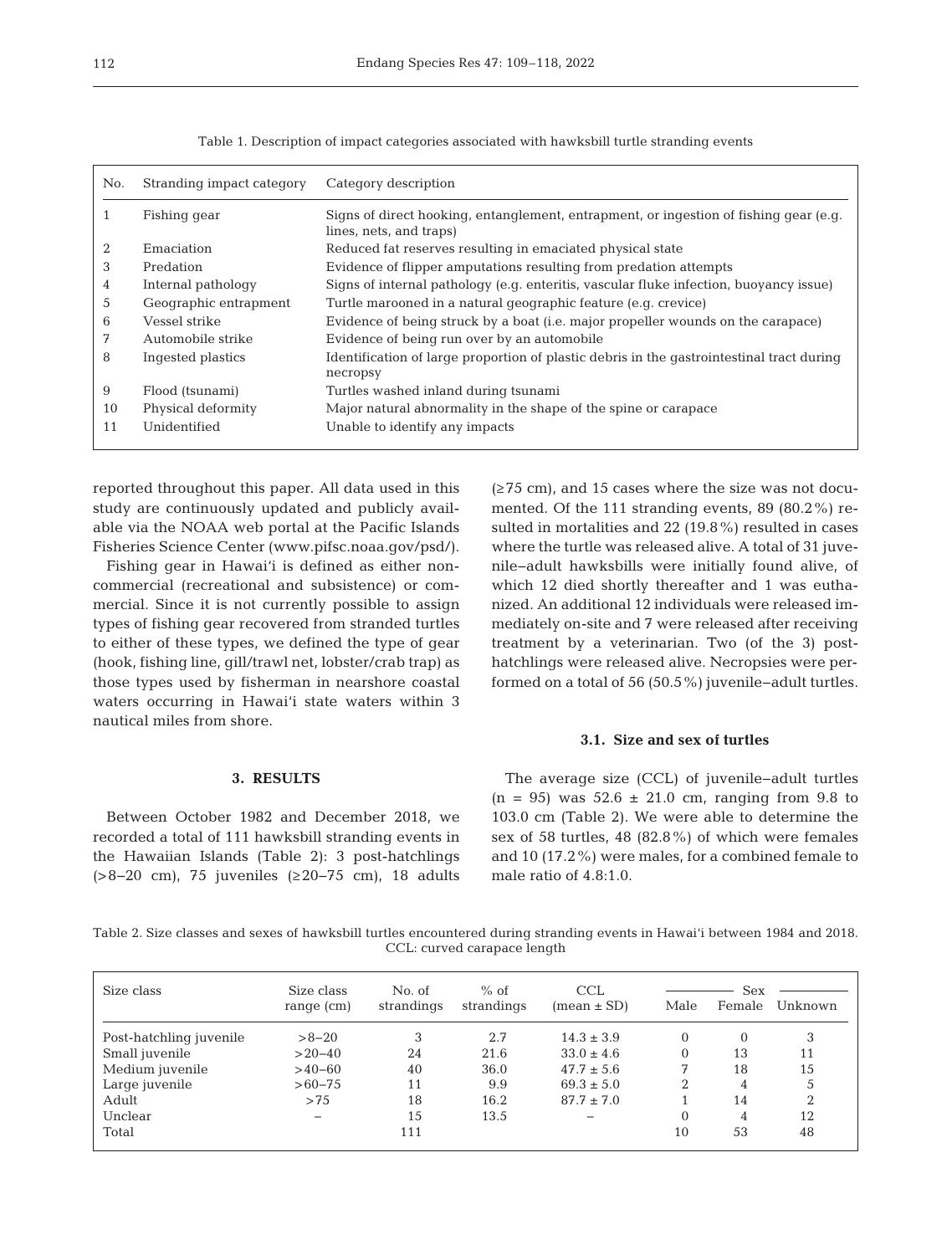## **3.2. Stranding impacts**

Interaction with nearshore coastal fishing gear was the most prevalent threat for juvenile−adult turtles, comprising 35 (48.6%) turtles for which impacts were evident (Fig. 2A). Of the 35 records, the majority  $(n =$ 25; 71.4%) involved hook-and-line gear. The remaining 28.6% were related to gill/trawl net entanglement  $(n = 7; 20.0\%)$  and lobster/crab trap entanglements  $(n = 3; 8.6\%)$  (Fig. 2B). A single turtle may have had multiple threats; therefore, one stranded turtle does not equal one threat. For instance, a turtle may have interacted with fishing gear, been in an emaciated physical state, and had evidence of predation. Of the 72 strandings with associated impacts, 19 (26.4%) had multiple threats. We were unable to assign impact categories to 39 (35.1%) strandings, mainly due to advanced carcass decomposition that precluded determining the cause of stranding or death.

The second and third most important cause of stranding included emaciation  $(n = 18; 25.0\%)$  and predation ( $n = 9$ ; 12.5%). The remaining categories (Table 1) included internal pathology  $(n = 8)$ , geographic entrapment  $(n = 5)$ , physical deformity  $(n = 1)$ 



Fig. 2. (A) Impacts associated with strandings of 72 hawksbill turtles in the Hawaiian Islands between 1984 and 2018. A single turtle may exhibit multiple impacts. Of the 72 strandings, 19 (26.4%) were impacted by multiple threats. Figure excludes turtles for which no impacts were evident  $(n = 39)$ . (B) Further classification of recreational fishing gear-type for the 35 hawksbills recorded in the fishing gear impact category

3), vessel strike  $(n = 3)$ , automobile strike  $(n = 2)$ , ingested plastics  $(n = 2)$ , and flood/ tsunami  $(n = 2)$ .

#### **3.3. Spatial and temporal distribution of strandings**

Most juvenile−adult strandings were recorded on Oahu (n = 47; 42.3%) and Hawai'i (n = 29; 26.1%), with occasional records from the remaining MHI and NWHI (Fig. 1).

An average of  $3.2 \pm 2.5$  stranding events occurred annually between 1984 and 2018, with a maximum of 12 events occurring in 2018 (Fig. 3A). Adult stranding events were less common, with an average of  $0.5 \pm 0.7$  yr<sup>-1</sup>, while juvenile strandings were more common, with an average  $2.2 \pm 2.1$  yr<sup>-1</sup>. Most adults (72.2%) stranded between June and September (Fig. 3B).

## **4. DISCUSSION**

We found the most important causes of hawksbill strandings in Hawai'i to be fishing gear interactions, emaciation, and predation. Interaction with nearshore fishing gear was identified as the primary threat, which highlights the need to focus management and conservation efforts towards mitigation of sea turtle interactions with nearshore fisheries.

The relative proportion of hawksbill stranding events associated with fishing gear was particularly concerning, with nearly half (48.6%) of the stranding events showing obvious signs of gear interaction. The fishing gear identified within the hook-and-line fisheries threat mainly consisted of monofilament or  $Kevlar<sup>m</sup>$  line of various test strengths and circle or J-hooks typically used by fishermen targeting nearshore coastal marine resources within State-managed waters (Honebrink & Hendricks 2016, Delaney et al. 2017) as opposed to commercial fishing gear used by US federally managed pelagic longline fishing vessels (Watson & Kerstetter 2006, WPRFMC 2018). Several of these stranding events occurred under circumstances where the cause of death was confirmed. This included 6 cases where the turtle was hooked or entangled in fishing line that was ensnared on the substrate, or where the turtles were caught in a lobster/ crab trap, thus preventing them from surfacing for air (i.e. resulting in drowning). Additionally, in all 7 cases of the gill/trawl net stranding impact category, the turtles were so entangled it would have been impossible for them to move (to dive, feed, breathe, etc.), eventually leading to mortality.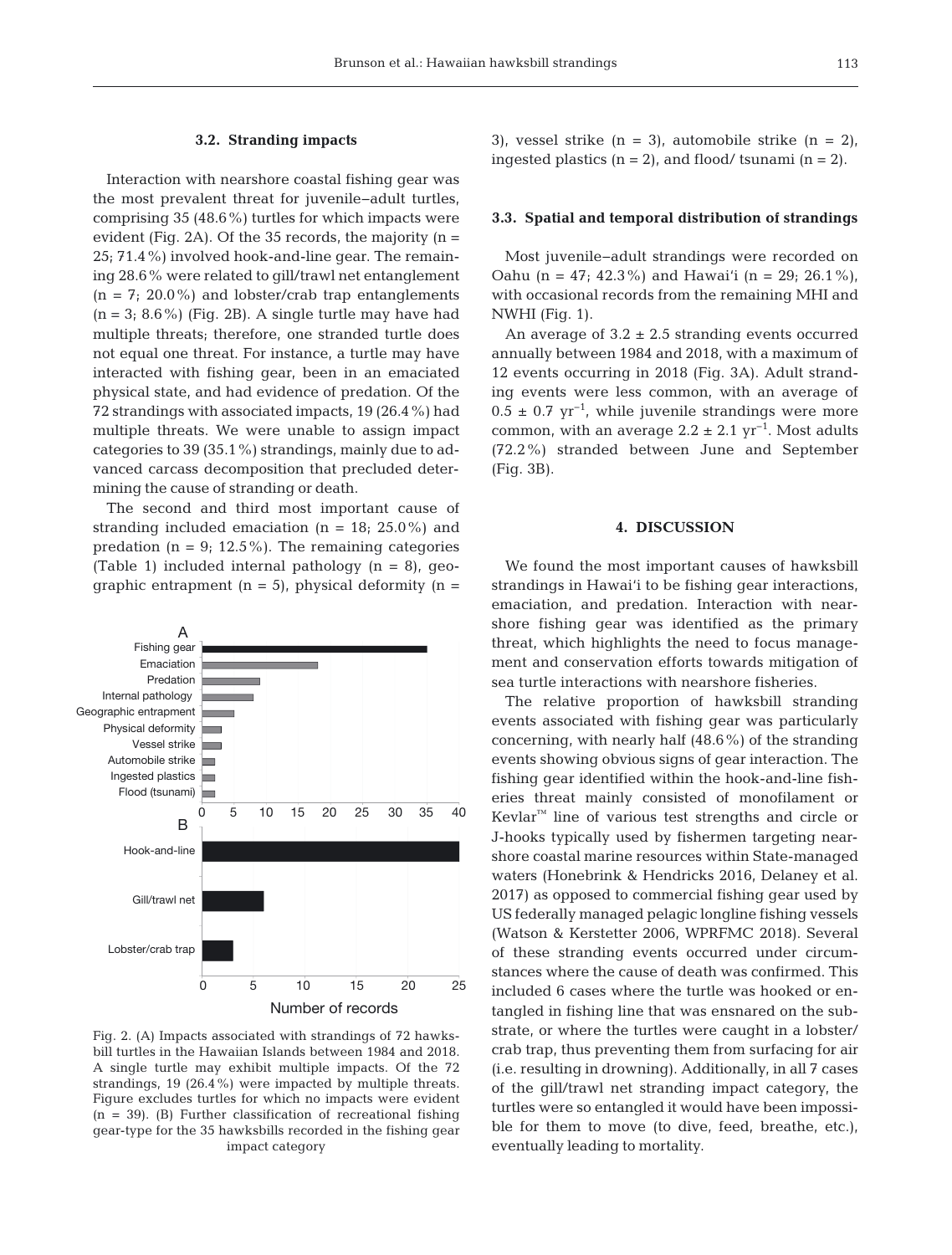

Fig. 3. Number of hawksbill turtle stranding events per (A) year for juvenile, adult, and unknown life stages between 1984 and 2018 and (B) cumulative stranding events by month for juvenile and adult life stages between 1984 and 2018

Hook-and-line (within the nearshore fishing gear impact category) accounted for 71.4% of the fishing gear impact records (Fig. 2B). The gear encountered indicates that nearshore coastal fishers caused nearly all of these interactions, which is not particularly surprising considering that hawksbills also use neritic habitats for foraging (e.g. Parker et al. 2009, Gaos et al. 2012a,b). We found multiple hooks ingested within 3 of the necropsied turtles, including 2 turtles with 2 hooks and one turtle with 3. These 'repeat offenders' may represent turtles that forage in coastal fishing hotspots and thus are more vulnerable to gear interactions. One way to help reduce the impacts of these interactions is to remove any derelict fishing line and gear found along the beaches and reefs and place them in designated fishing line recycling bins.

We were unable to associate a large proportion of stranding events to any specific impact category, and thus these cases remain unidentified. It should be noted that turtles in several of the other categories (e.g. emaciated, internal pathology, predation) may have also had other threats contributing to the cause of stranding. However, carcass condition, an inability to conduct necropsies, or a lack of any obvious external signs would have prevented us from attributing these strandings to a specific threat.

A subjective assessment of emaciation, or level of body fat reserve, was scored for each turtle, with 25% (18 of 72) of stranded turtles identified as 'emaciated'. Additionally, emaciated turtles were disproportionately  $(83\%)$ juveniles (15 of 18). Drawing from literature among other species of marine turtles (Monteiro et al. 2016), emaciation can result from poor habitat quality and insufficient forage (Wabnitz et al. 2010), which may also explain our findings in and around the MHI. If so, this idea of limited forage density may be one reason why population levels have remained relatively low in the region. Further research on hawksbill foraging items in the Hawaiian Islands will need to be conducted to explore this possibility.

Of interest was evidence of healed tissue, often around partial amputation of a flipper, suggestive of a predation event, most likely due to sharks (Stacy et al. 2021). These types of bodily injuries were observed in  $12.5\%$  (9 individuals) of total strandings and may indicate the vulnerability of hawksbill turtles in this region to multiple threats. Observations were made across size classes, indicating a lack of a specific bias in different life-history stages.

Threats impacting adult hawksbills merit specific recognition considering the high reproductive value of this life stage (Crouse et al. 1987, Crowder et al.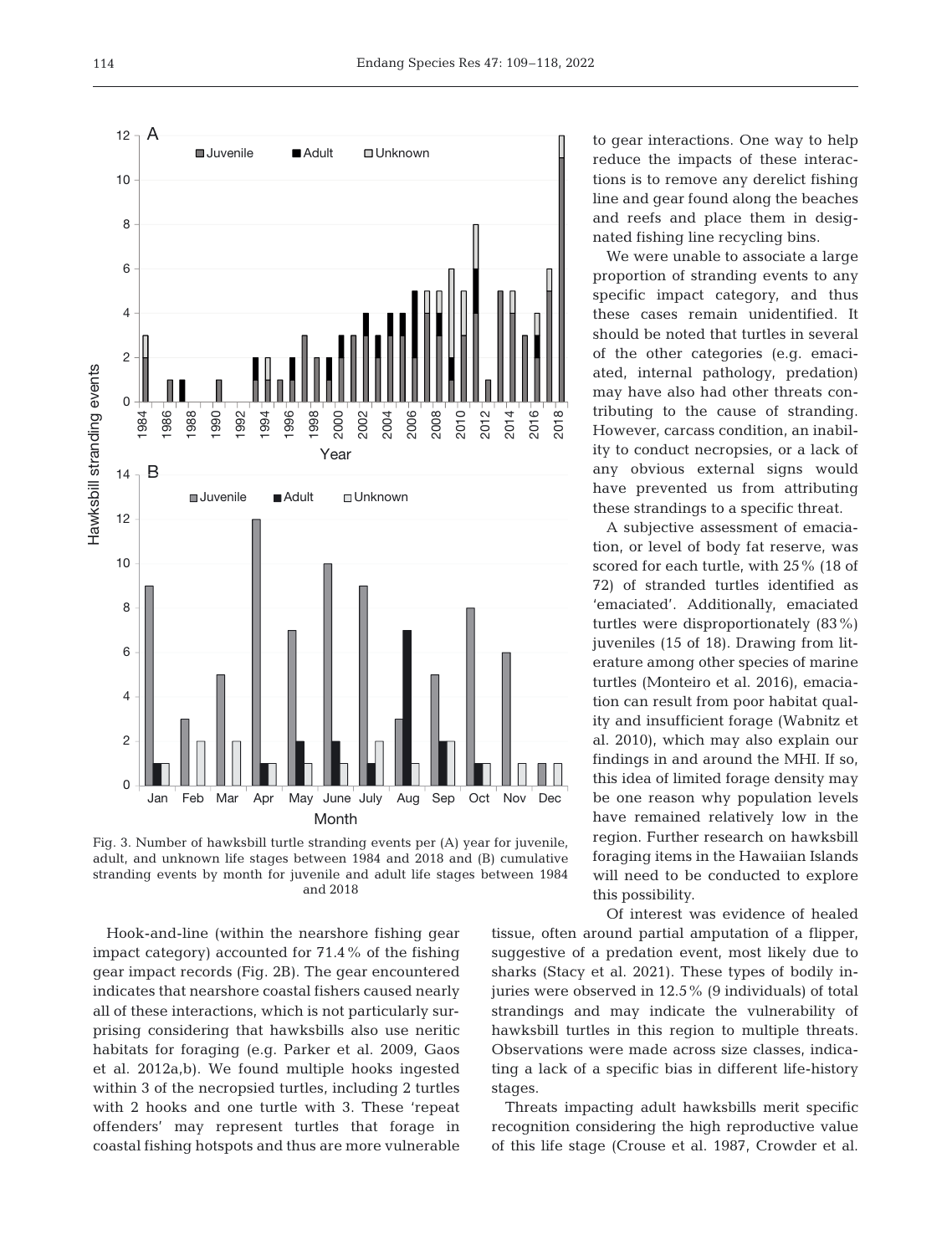1994, Heppell 1998). Five of the 14 adults recorded in this study showed signs of interacting with fishing gear. Rather unique to this location is the finding that 4 adult hawksbills died in stranding events associated with geographic entrapments (specifically, crevasses in lava fields) and 2 adults died from automobile strikes. The 4 geographic entrapment events occurred when nesting females emerged from the water and became wedged in the rocks within large volcanic fissures in the vicinity of the primary hawksbill nesting beaches on the southern coast of the Island of Hawai'i (Seitz et al. 2012, Kurpita 2016). The other 2 females were struck by vehicles while crossing North Kihei Road on Southern Maui. These 6 strandings occurred during emergence from or returning to the ocean during nesting as opposed to previously described stranded turtles found washed ashore.

One adult and one juvenile hawksbill were encountered after presumably being washed inland by the tsunami resulting from the magnitude 9.0−9.1 undersea earthquake off the coast of Japan on 11 March 2011 (https://www.tsunami.gov/previous. events/?p=03-11-11\_Honshu). Both turtles were encountered by researchers and were returned to the sea alive, but each had been trapped in isolated locations whereby they would not have been able to return to sea without human assistance.

One juvenile hawksbill was encountered on Pearl and Hermes Atoll in the NWHI in 2003. The turtle was found washed ashore, entrapped in netting, and was released to the sea alive (Donohue 2003). The fact that this turtle was encountered is quite remarkable considering the isolated and uninhabited nature of this atoll, where staff conducting research on Monk seals *Monachus schau inslandi* serendipitously happened to be present in the area. This phenomenon of increased detectability of strandings near populated areas is reflected in our stranding data but is also a bias in our monitoring efforts.

Our documentation of 111 hawksbill stranding re cords from the Hawaiian Islands over more than 3 decades is considerably less than the ~9700 green turtle strandings recorded over the same time frame (PIFSC 2018). This difference is likely a reflection of the stark differences in population sizes between these 2 nearshore species and not an indication of a disproportionate number of strandings by species.

The hawksbill population in the Hawaiian Islands was historically and is currently extremely small (Balazs 1978, Van Houtan et al. 2012) and has even been described as the smallest sea turtle population on the planet (Van Houtan et al. 2016). No current estimates exist on the total number of hawksbill turtles (i.e. juveniles and adults) in Hawai'i. However, the number of individuals docu mented nesting on the MHI is extremely low (Snover et al. 2013), with an annual average of approximately 14 nesting females and a cumulative total of 178 nesting females (and 1280 nests) documented between 1988 and 2018 (Gaos et al. 2021)*.* In comparison, the central North Pacific green turtle population has been estimated to have 3846 nesting females (Seminoff et al. 2015).

An investigation into the temporal or seasonal component of our strandings data demonstrated the majority  $(72.2\%)$  of adult hawksbill strandings occurred during a 4 mo period between June and September (Fig. 3B), which coincides with the primary hawksbill nesting season in Hawai'i (Seitz et al. 2012). With regards to a spatial component, observed strandings of adults have largely been confined to the southern tip of the Island of Hawai'i, which is in relative proximity to their primary nesting site (NMFS & USFWS 1998), and to a lesser extent near southern Maui, which also hosts a smaller number of nests (King et al. 2007, Seitz et al. 2012, Kurpita 2016, Hawai'i Wildlife Fund 2019). The timing and location of adult strandings suggest an association with breeding, which may be worthy of further analysis, especially given the high reproductive value of adult individuals in a critically endangered population such as hawksbills in Hawai'i.

Sightings of juvenile (<20 cm) marine turtles are often rare, given that during these 'lost years' (Carr 1952) young individuals are commonly believed to leave natal areas and spend a multi-year period entrained in major offshore currents, often circulating entire ocean basins (Bolten 2003, Luschi et al. 2003, Mansfield et al. 2014). However, this paradigm has been challenged for hawksbills in Hawai'i (Van Houtan et al. 2012), and recent research has suggested that post-hatchling hawksbills in the Eastern Pacific may lack or undergo a truncated open-ocean phase (Gaos et al. 2017), a scenario that may also be playing out in Hawai'i. We documented 3 pelagicstage juvenile hawksbills (i.e. >8−20 cm size class), two of which were encountered in-water approximately 5 km from shore, one caught by a recreational troll-fisher, and the other found adrift, entangled in a net. A third animal in this size class was stranded on land on Kauai, 100s of km from its primary nesting beach on Hawai'i. Investigations to understand the movement patterns of hatchling hawksbills, including particle modeling, acoustic tracking of hatchlings, and satellite telemetry of post-hatchling juveniles, will be important to better understand hatchling dispersal patterns as well as juvenile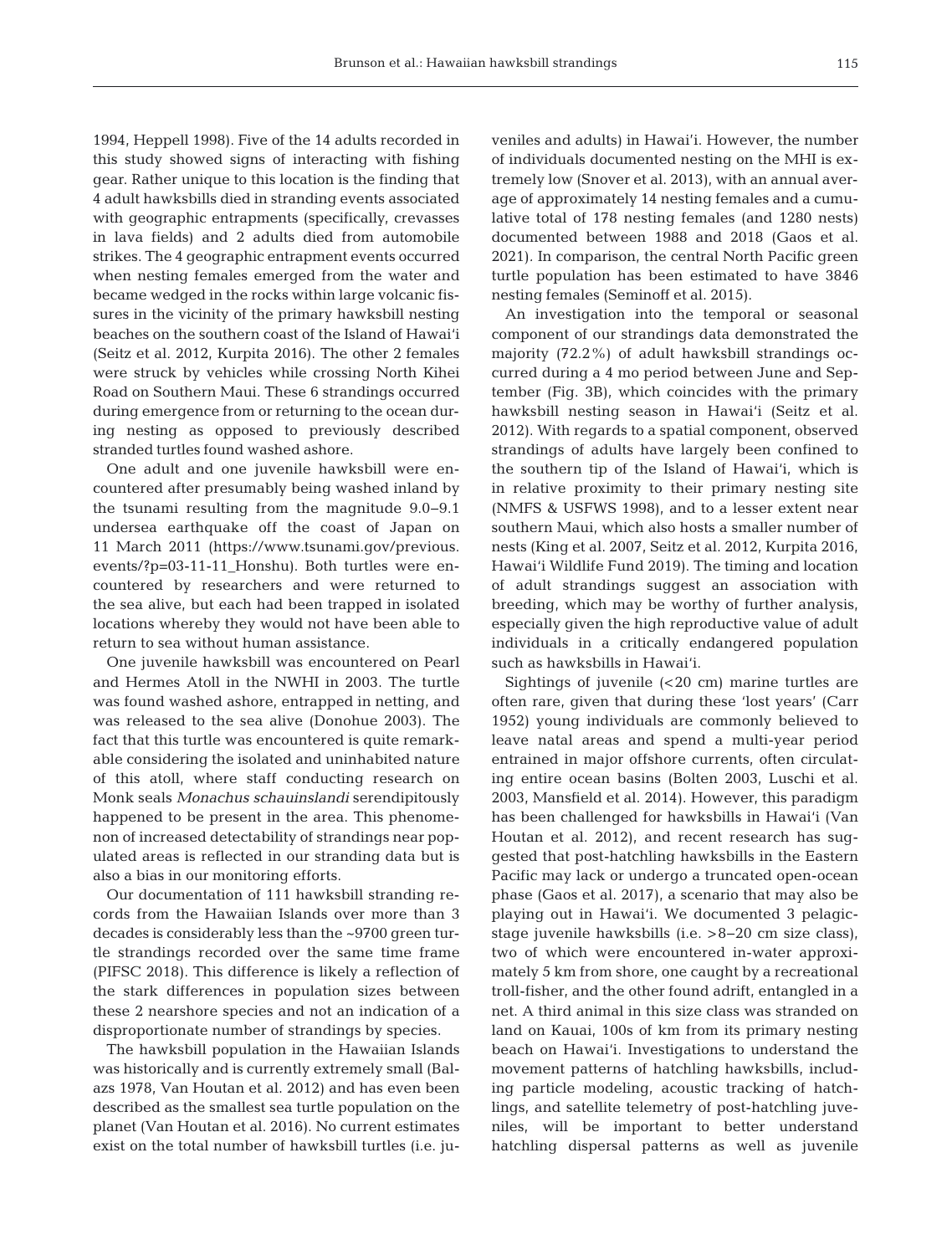movements in Hawaiian waters (Gaspar et al. 2012, Thums et al. 2013, Mansfield et al. 2014).

Understanding population sex ratios is an important component of wildlife management and represents a key parameter for population modeling (Lande 1988, Tarsi & Tuff 2012, Allen et al. 2015). Understanding the mechanics of this phenomenon is particularly true for marine turtles, as they exhibit temperature-dependent sex determination during the egg incubation period. From this study, we identified a nearly 5-fold increase in stranded females compared to males. Assuming relatively similar vulnerabilities to becoming stranded between the sexes, and excluding nesting females, our data suggest the potential for a large female bias in the overall population of hawksbills in Hawaiian waters. Several marine turtle studies have reported highly female-biased hatchling and juvenile sex ratios in marine turtle populations (Jensen et al. 2018, Liles et al. 2019, PIFSC unpubl.). Directed studies to establish baseline sex ratio information for hawksbills in Hawai'i (e.g. using hormone assays; Allen et al. 2015) are needed, particularly in the face of a projected rise in global temperature which has the potential for feminization of turtle populations (Hawkes et al. 2009, Pike 2014), all of which would be important parameters to include in population models that can assist in the conservation and management of this critically endangered species.

Despite the numerous challenges posed by responding to stranding events of marine species across extensive and often remote coastlines, this study illuminates the importance of continued monitoring and recording of biological data from both stranded and nesting hawksbill turtles. Interaction with nearshore coastal fishing gear was identified as the primary threat to population growth, which highlights the need to focus management and conservation efforts towards mitigation of sea turtle interactions with nearshore fisheries. Further research is necessary to examine the role of environmental factors, such as foraging habitat and climate change, which may also be contributing to the threats facing the Hawaiian hawksbill population.

*Acknowledgements*. We thank all of the partnerships and personnel throughout the Hawaiian islands who helped observe, report, collect data, and assist us with stranded turtles over the last 3 decades, including previous Joint Institute for Marine and Atmospheric Research (JIMAR) Stranding Associates, R. Morris, D. Brown, C. King, Hawai'i Wildlife Fund, H. Bernard, S. Hau, M. Rice, D. Heacock, S. Murakawa, G. Levine, F. Parrish, University of Hawai'i Marine Option Program, and staff of Hawaiian Islands Humpback Whale National Marine Sanctuary (HIHWNMS), Department of Land and Natural Resources (DLNR), Division of Conservation and Resources Enforcement (DOCARE), US Fish and Wildlife Service (USFWS), Marine Ocean Center (MOC), and Marine Ocean Center Marine Institute (MOCMI). The use of trade, product, or firm names is for descriptive purposes only and does not imply endorsement by the US government.

#### LITERATURE CITED

- Allen CD, Robbins MN, Eguchi T, Owens DW and others (2015) First assessment of the sex ratio for an East Pacific green sea turtle foraging aggregation: validation and application of a testosterone ELISA. PLOS ONE 10: e0138861
	- Balazs GH (1978) A hawksbill turtle in Kaneohe Bay, Oahu. Elepaio 38: 128−129
	- Balazs GH (1980) Synopsis of the biological data on the green turtle in the Hawaiian Islands. NOAA Tech Memo NOAA-TM-NMFS-SWFC-7
- [Balazs GH, Chaloupka M \(2004\) Thirty-year recovery trend](https://doi.org/10.1016/j.biocon.2003.08.008)  in the once depleted Hawaiian green sea turtle stock. Biol Conserv 117:491-498
- [Balazs GH, Van Houtan KS, Hargrove S, Brunson S,](https://doi.org/10.2744/CCB-1172.1)  Murakawa SKK (2015) A review of the demographic features of Hawaiian green turtles (*Chelonia mydas)*. Chelonian Conserv Biol 14: 119−129
	- Bolten AB (2003) Variation in sea turtle life history patterns: neritic vs. oceanic developmental stages. In: Lutz PL, Musick JA, Wyneken J (eds) The biology of sea turtles, Vol 2. CRC Press, Boca Raton, FL, p 243−257
	- Carr A (1952) Handbook of turtles: the turtles of the United States, Canada, and Baja California. Cornell University Press, Ithaca, NY
- [Chacón-Chaverri D, Martínez-Cascante DA, Rojas D, Fon](https://doi.org/10.15517/rbt.v63i1.23114)seca LG (2015) Golfo Dulce, Costa Rica, an important foraging ground for the Pacific hawksbill turtle (*Eretmo chelys imbricata)*. Rev Biol Trop 63: 351−362
- [Chaloupka M, Work TM, Balazs GH, Murakawa SK, Morris](https://doi.org/10.1007/s00227-008-0981-4)  R (2008) Cause-specific temporal and spatial trends in green sea turtle strandings in the Hawaiian Archipelago (1982−2003). Mar Biol 154: 887−898
- [Crouse DT, Crowder LB, Caswell H \(1987\) A stage-based](https://doi.org/10.2307/1939225)  population model for loggerhead sea turtles and implications for conservation. Ecology 68: 1412−1423
- [Crowder LB, Crouse DT, Heppell SS, Martin TH \(1994\) Pre](https://doi.org/10.2307/1941948)dicting the impact of turtle excluder devices on loggerhead sea turtle populations. Ecol Appl 4:437-445
- [Delaney DG, Teneva LT, Stamoulis KA, Giddens JL and oth](https://doi.org/10.7717/peerj.4089)ers (2017) Patterns in artisanal coral reef fisheries revealed through local monitoring efforts. PeerJ 5:e4089
	- Donnelly M (2008) Trade routes for tortoiseshell. In: SWOT Report, Vol 3. The State of the World's Sea Turtles, Arlington, VA, p 24−25
- Donohue MJ (2003) Rare sea turtle saved. Makai 2003:2
- [Gaos AR, Lewison RL, Liles M, Nichols WJ and others](https://doi.org/10.3354/meps09591)  (2012a) Spatial ecology of critically endangered hawksbill turtles: implications for conservation and management. Mar Ecol Prog Ser 450: 181−194
- [Gaos AR, Lewison RL, Wallace B, Yañez IL, Liles M,](https://doi.org/10.1016/j.jembe.2012.07.006)  Baquero A, Seminoff JA (2012b) Dive behaviour of adult hawksbills (*Eretmochelys imbricata*, Linnaeus 1766) in the eastern Pacific Ocean highlights shallow depth-use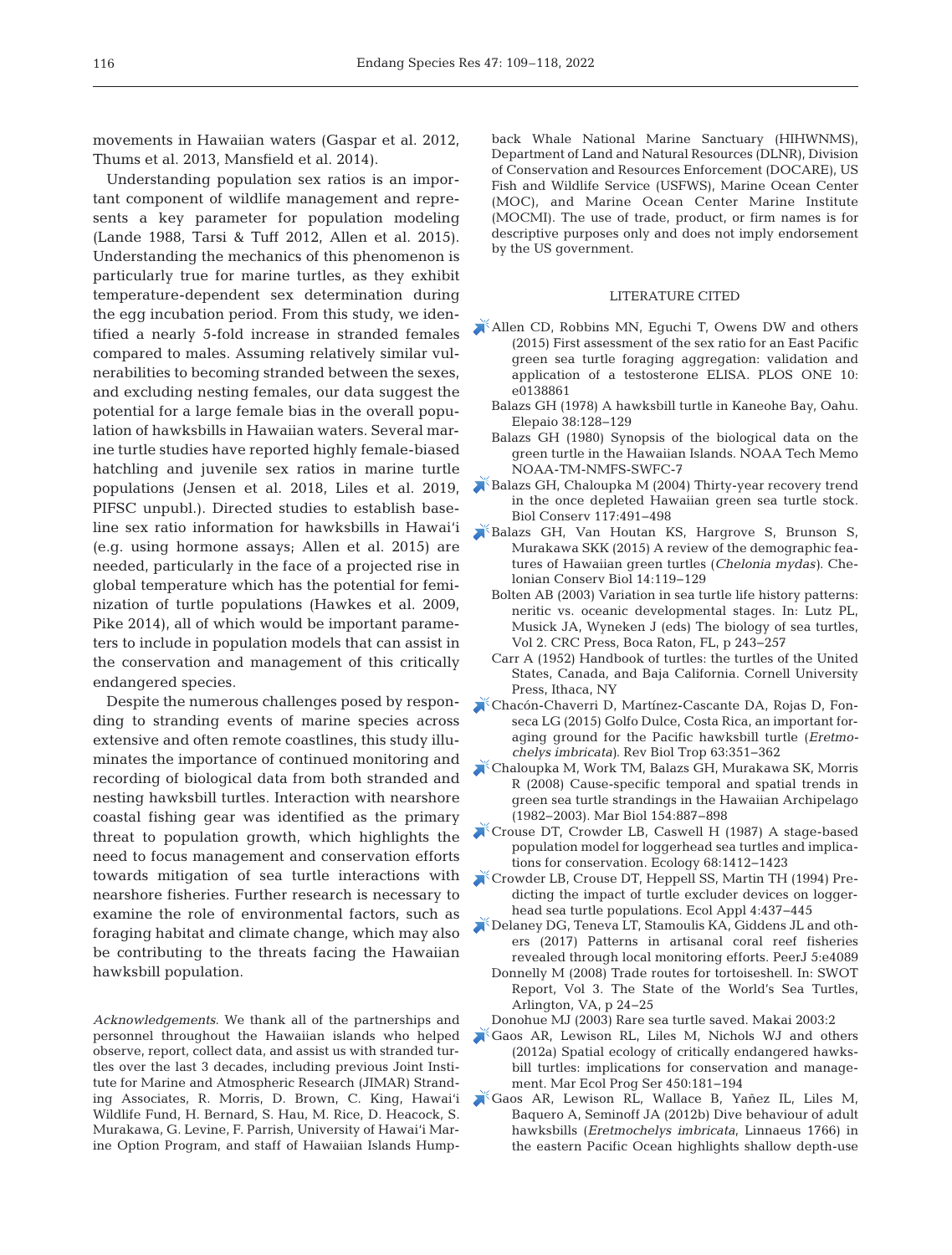by the species. J Exp Mar Biol Ecol 432-433: 171−178

- [Gaos AR, Liles M, Gadea V, Peña de Niz A and others \(2017\)](https://doi.org/10.3856/vol45-issue3-fulltext-7)  Living on the edge; hawksbill turtle nesting and conservation along the Eastern Pacific Rim. Lat Am J Aquat Res 45: 572−584
- [Gaos AR, Kurpita L, Bernard H, Sundquist L and others](https://doi.org/10.3389/fmars.2021.770424)  (2021) Hawksbill nesting in Hawai'i: 30-year dataset reveals recent positive trend for a small, yet vital population. Front Mar Sci 8:770424
- [Gaspar P, Benson SR, Dutton PH, Réveillére A and others](https://doi.org/10.3354/meps09689)  (2012) Oceanic dispersal of juvenile leatherback turtles: going beyond passive drift modeling. Mar Ecol Prog Ser 457: 265−284
	- Hawai'i Wildlife Fund (2019) The research, protection, and monitoring of Maui Nui's nesting and foraging hawksbill populations. Final grant report to National Marine Fisheries Service (NMFS) Pacific Islands Regional Office (PIRO). Hawai'i Wildlife Fund, Paia, HI
- [Hawkes LA, Broderick AC, Godfrey MH, Godley BJ \(2009\)](https://doi.org/10.3354/esr00198)  Climate change and marine turtles. Endang Species Res 7: 137−154
- $\blacktriangleright$  Heppell SS (1998) Application of life-history theory and population model analysis to turtle conservation. Copeia 1998: 367−375
- Honebrink R, Hendricks P (2016) Fishing in Hawai'i: a student manual. Division of Aquatic Resources, Department of Land and Natural Resources, Honolulu, HI
- [Jensen MP, Allen CD, Eguchi T, Bell IP and others \(2018\)](https://doi.org/10.1016/j.cub.2017.11.057)  Environmental warming and feminization of one of the largest sea turtle populations in the world. Curr Biol 28: 154−159.e4
- [Jessup DA, Miller MA, Ryan JP, Nevins HM and others](https://doi.org/10.1371/journal.pone.0004550)  (2009) Mass stranding of marine birds caused by a surfactant-producing red tide. PLOS ONE 4:e4550
	- Juvik S, Juvik J, Thomas R (1999) Atlas of Hawaii. University Press of Hawaii, Honolulu, HI
	- King CK, Gilmartin W, Hau S, Bernard H and others (2007) Nesting hawksbill turtles (*Eretmochelys imbricata)* on the island of Maui, Hawaii from 1996−2003. In: Mast RB, Hutchinson BJ, Hutchinson AH (eds) Proc 24<sup>th</sup> annual symposium on sea turtle biology and conservation, 22−29 February 2004, San Jose. NOAA Tech Memo NMFS-SEFSC-567, US Department of Commerce, Miami, FL, p 134−135
	- Kurpita L (2016) Hawaii Island hawksbill turtle recovery project 2015 annual report. Pacific Cooperative Studies Unit Annual Report, University of Hawaii-Manoa, Resources Management Division, Hawai'i Volcanoes National Park, HI
- **Lande R** (1988) Genetics and demography in biological conservation. Science 241: 1455−1460
- Lewison RL, Freeman SA, Crowder LB (2004) Quantifying the effects of fisheries on threatened species: the impact of pelagic longlines on loggerhead and leatherback sea turtles. Ecol Lett 7: 221−231
- [Liles MJ, Peterson MJ, Seminoff JA, Altamirano E and](https://doi.org/10.1016/j.biocon.2015.02.017)  others (2015) One size does not fit all: importance of adjusting conservation practices for endangered hawksbill turtles to address local nesting habitat needs in the eastern Pacific Ocean. Biol Conserv 184: 405−413
- [Liles MJ, Peterson TR, Seminoff JA, Gaos AR and others](https://doi.org/10.1002/ece3.4774)  (2019) Potential limitations of behavioral plasticity and the role of egg relocation in climate change mitigation for a thermally sensitive endangered species. Ecol Evol 9: 1603−1622
- [Llamas I, Flores EE, Abrego M, Seminoff JA and others](https://doi.org/10.3856/vol45-issue3-fulltext-9)  (2017) Distribution, morphology and growth rates of hawksbill turtles at a major foraging ground in the eastern Pacific Ocean. Lat Am J Aquat Res 45:597-605
- [Lopez A, Santos MB, Pierce GJ, Gonzalez AF, Valeiras X,](https://doi.org/10.1017/S0025315402005805)  Guerra A (2002) Trends in strandings and by-catch of marine mammals in northwest Spain during the 1990s. J Mar Biol Assoc UK 82:513-521
- [Luschi P, Hays GC, Papi F \(2003\) A review of long-distance](https://doi.org/10.1034/j.1600-0706.2003.12123.x)  movements by marine turtles, and the possible role of ocean currents. Oikos 103:293-302
- [Mansfield KL, Wyneken J, Porter WP, Luo J \(2014\) First](https://doi.org/10.1098/rspb.2013.3039)  satellite tracks of neonate sea turtles redefine the 'lost years' oceanic niche. Proc R Soc B 281:20133039
- [Monteiro DS, Estima SC, Gandra TB, Silva AP and others](https://doi.org/10.1007/s00227-016-3018-4)  (2016) Long-term spatial and temporal patterns of sea turtle strandings in southern Brazil. Mar Biol 163:247
- [Monzón-Argüello C, López-Jurado LF, Rico C, Marco A,](https://doi.org/10.1111/j.1365-2699.2010.02326.x)  López P, Hays G, Lee PLM (2010) Evidence from genetic and Lagrangian drifter data for transatlantic transport of small juvenile green turtles. J Biogeogr 37: 1752−1766
	- Mortimer JA, Donnelly M (2008) Marine turtle specialist group 2007 IUCN Red List status assessment hawksbill turtle *(Eretmochelys imbricata)*. IUCN Marine Turtle Specialist Group, Gland
	- NMFS (National Marine Fisheries Service), USFWS (US Fish and Wildlife Service) (1998) Recovery plan for US Pacific populations of the hawksbill turtle (*Eretmochelys imbricata)*. National Marine Fisheries Service, Silver Spring, MD
- [Parker DM, Balazs GH, King CS, Katahira L, Gilmartin W](https://doi.org/10.2984/049.063.0306)  (2009) Short-range movements of hawksbill turtles (*Eretmochelys imbricata)* from nesting to foraging areas within the Hawaiian Islands. Pac Sci 63:371-382
- [PIFSC \(Pacific Islands Fisheries Science Center\) \(2018\) PIR](https://inport.nmfs.noaa.gov/inport/item/5448)  marine turtle strandings. https://inport.nmfs.noaa.gov/ inport/item/5448 (accessed 12 Nov 2020)
- [Pike DA \(2014\) Forecasting the viability of sea turtle eggs in](https://doi.org/10.1111/gcb.12397)  a warming world. Glob Change Biol 20: 7−15
	- Seitz WA, Kagimoto KM, Luehrs B, Katahira L (2012) Twenty years of conservation and research findings of the Hawai'i Island hawksbill turtle recovery project, 1989 to 2009. Pacific Cooperative Studies Unit Technical Report, University of Hawaii-Manoa, Department of Botany, Honolulu, HI
	- Seminoff JA, Allen CD, Balazs GH, Dutton PH and others (2015) Status review of the green turtle (*Chelonia mydas)* under the Endangered Species Act. NOAA Tech Memo NMFS-SWFSC-439
- [Snover ML, Balazs GH, Murakawa SK, Hargrove SK, Rice](https://doi.org/10.1007/s00227-012-2058-7)  MR, Seitz WA (2013) Age and growth rates of Hawaiian hawksbill turtles (*Eretmochelys imbricata)* using skeletochronology. Mar Biol 160:37-46
- [Stacy BA, Foley AM, Shaver DJ, Purvin CM, Howell LN,](https://doi.org/10.3354/dao03552)  Cook M, Keene JL (2021) Scavenging versus predation: shark-bite injuries in stranded sea turtles in the southeastern USA. Dis Aquat Org 143: 19−26
- [Tarsi K, Tuff T \(2012\) Introduction to population demo](http://www.nature.com/scitable/knowledge/library/introduction-to-population-demographics-83032908)graphics. Nat Educ Knowl 3:3
- [Thums M, Whiting SC, Reisser JW, Pendoley KL and others](https://doi.org/10.1016/j.jembe.2012.12.006)  (2013) Tracking sea turtle hatchlings — a pilot study using acoustic telemetry. J Exp Mar Biol Ecol 440: 156−163
- [Van Buskirk J, Crowder LB \(1994\) Life-history variation in](https://doi.org/10.2307/1446672)  marine turtles. Copeia 1994:66-81